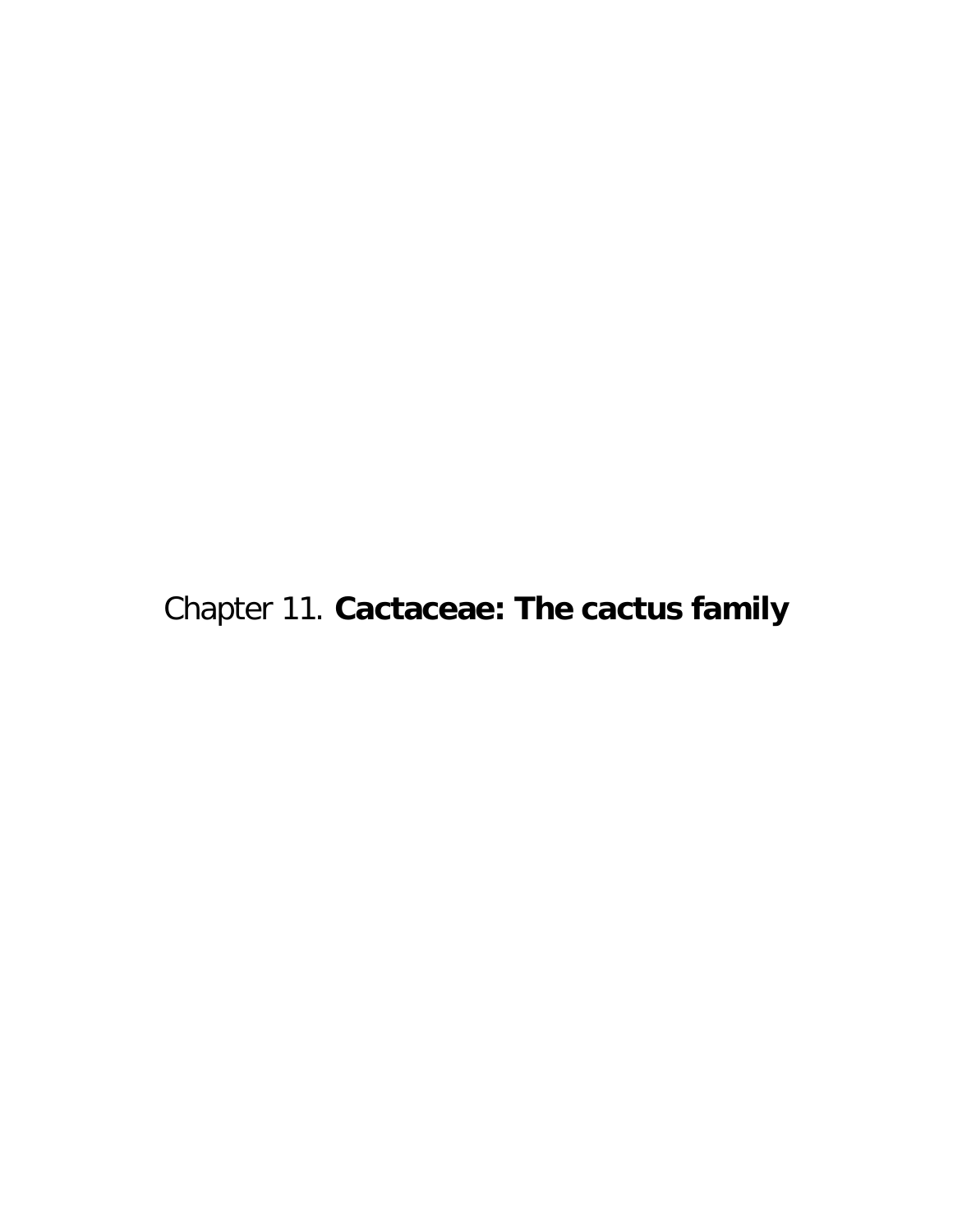## The cactus family:

Cactaceae

## **CACTACEAE** (Cactus Family)

**General physiognomy**. Plants with enlarged, fleshy green photosynthetic stems studded with clusters of spines arranged in rows or in spirals along the stem and producing showy, multi-petaled flowers with numerous stamens and an inferior ovary.

**Vegetative morphology**. Cacti in California are all leafless (some tropical cacti in the genus *Pereskia* have large leaves), and grow as stem-succulent plants varying from small globose individuals 3–5 cm in diameter to giant columnar stems 50 cm in diameter and sometimes 10 or more meters tall. In the prickly pears (genus *Opuntia*) the stems are flat and have determinate growth, producing a chained series of oblong or circular pads called cladodes. Leaves are usually transformed into spines and clustered into sharp, prickly bundles called areoles, derived from axillary buds and located at the nodes of the stems. Areoles are arranged along the stem in rows or in spirals. In large cacti, such as the saguaro, the stems are ribbed longitudinally in distinct rows, while in small globose cacti the areoles are arranged spirally around the stem usually sitting on tightly-packed, prominent nipple-like tubercles. Each areole features several to many radiating spines that may have different colors.

**Reproductive morphology**. Flowers are usually large and showy, often arranged in a circle near the top crown of the stems. Flowers may be white, cream-colored, yellow, pink, rose-red, greenish, brownish, or other colors. Flowers display numerous spirally-arranged sepals that grade into numerous petals, together with numerous separate stamens and a single pistil with an inferior ovary and many fingerlike stigma lobes. The fruits are berries, often very fleshy and sweet, commonly bright red or yellow when ripe. Because the ovary is inferior, the fruits, like the stems, are covered with areoles (clusters of spines).

**Taxonomic relationships**. Few other families are likely to be confused with the cacti, which are easily identified by the combination of showy, multi-petaled flowers and highly modified, succulent stems with spines. Some confusion may exist with ocotillo (*Fouquieria splendens*) in the boojum-tree family (Fouquieriaceae), which has cactus-like stems lined with spines. However, the stems are not truly fleshy, the plants do not have spiny areoles but rather the spines develop from the petiole of single leaves, and the flowers are tubular, with five fused petals, and have a superior ovary. Ocotillo occurs in the Sonoran Desert of California and in many drylands in Mexico.

**Biodiversity and distributions**. Around 2,000 species confined —with one exception— to the New World (the exception is *Rhipsalis baccifera*, a native of the Tropical Americas that is also found naturally occurring in Madagascar and Sri Lanka). The range includes southern Canada, the United States, Mexico, Central America, and South America. The greatest diversity is found in Mexico and in the dry highlands of South America. Several species are epiphytes in tropical forests, but the majority favors hot tropical drylands and deserts.

**Ecology**. *CAM photosynthesis*. Cacti have a very particular mode of photosynthesis, known as crassulacean acid metabolism, or CAM photosynthesis. CAM is a carbon fixation pathway that evolved as an adaptation to arid conditions. The stomata (gas-exchange pores) remain shut during the day to reduce evapotranspiration, but open at night, when temperatures and evaporative demand are lower, to collect carbon dioxide (CO<sub>2</sub>). The CO<sub>2</sub> is stored in the form of four-carbon malic acid (C<sub>4</sub>H<sub>6</sub>O<sub>5</sub>) in vacuoles at night, and then in the daytime the malic acid is transported to chloroplasts where it is used for photosynthesis to build larger and more complex organic molecules. This metabolism occurs mainly on succulent species.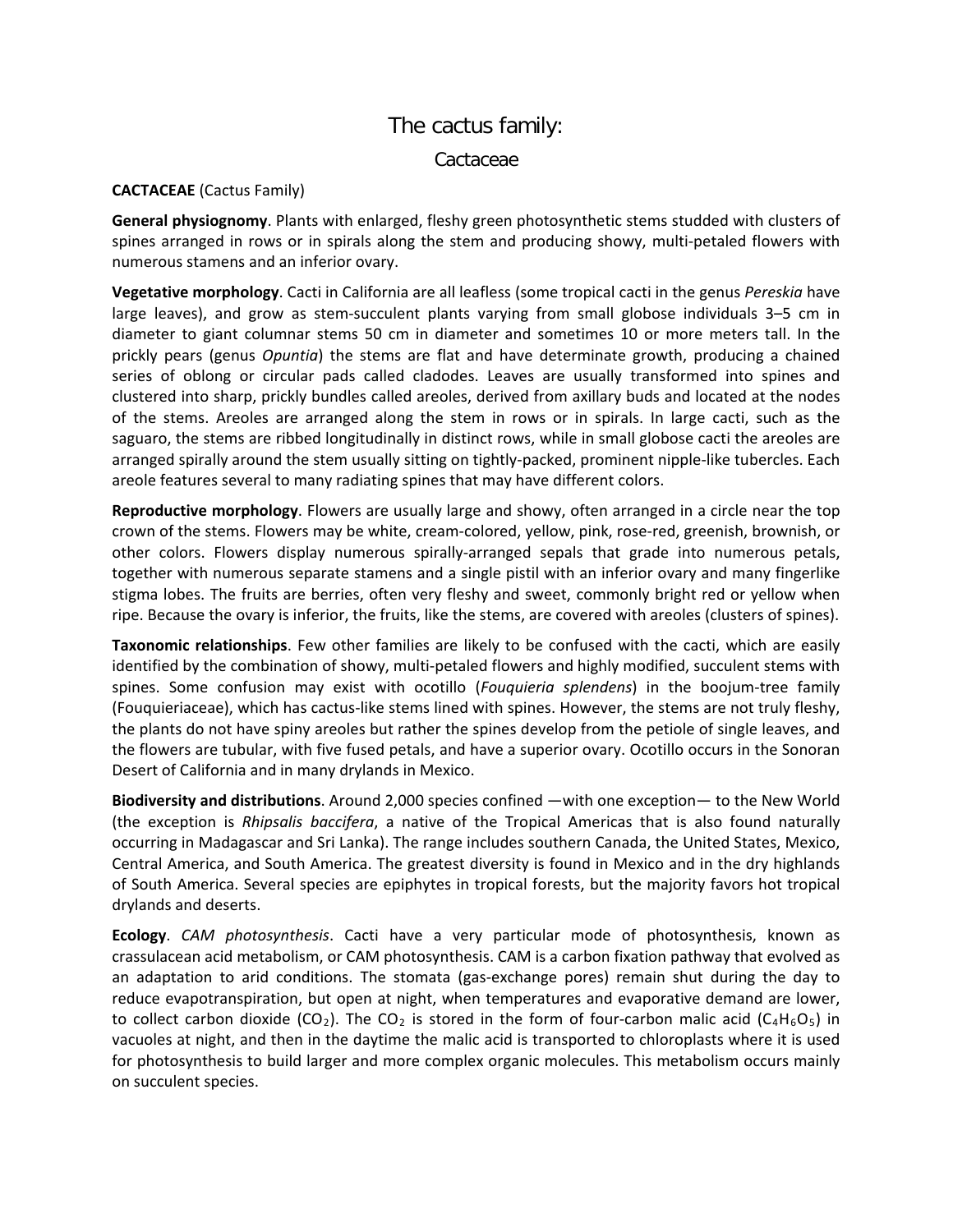*The "nurse plant" effect*. Because cacti have their stomata (epidermal pores) closed during the day, they cannot use transpiration, i.e., the evaporative loss of water, to thermoregulate and mitigate the lethal temperatures of the desert at ground level. Many columnar cacti establish and survive by germinating under the protective shade of larger trees that play the role of "nurse" plants, creating a shaded microhabitat where the cactus may develop and grow upwards, away from the sizzling ground-level temperatures. The nurse plant phenomenon has a large bearing in the context of ecological conservation: If the trees that serve as nurse plants, such as mesquite or ironwood, are cut, the regeneration of the cactus populations becomes seriously threatened. The conservation of the entire ecosystem is needed in order to protect and conserve threatened cacti.



**The Cactaceae at a glance**: (a) Green, succulent stems with leaves transformed into spines and arranged in spine-clusters (areoles). (b) Flower with multiple tepals transitioning from outer leaf-like bracts on to large showy petals; multiple stamens surrounding a columnar style that opens radially into multiple stigmas. Ovary inferior, containing many seeds surrounded by sweet fleshy arils. (c) Areoles, formed by highly transformed axillary buds with leaves transformed into spines, develop on elevated tubercles (coastal prickly pear, *Opuntia littoralis*).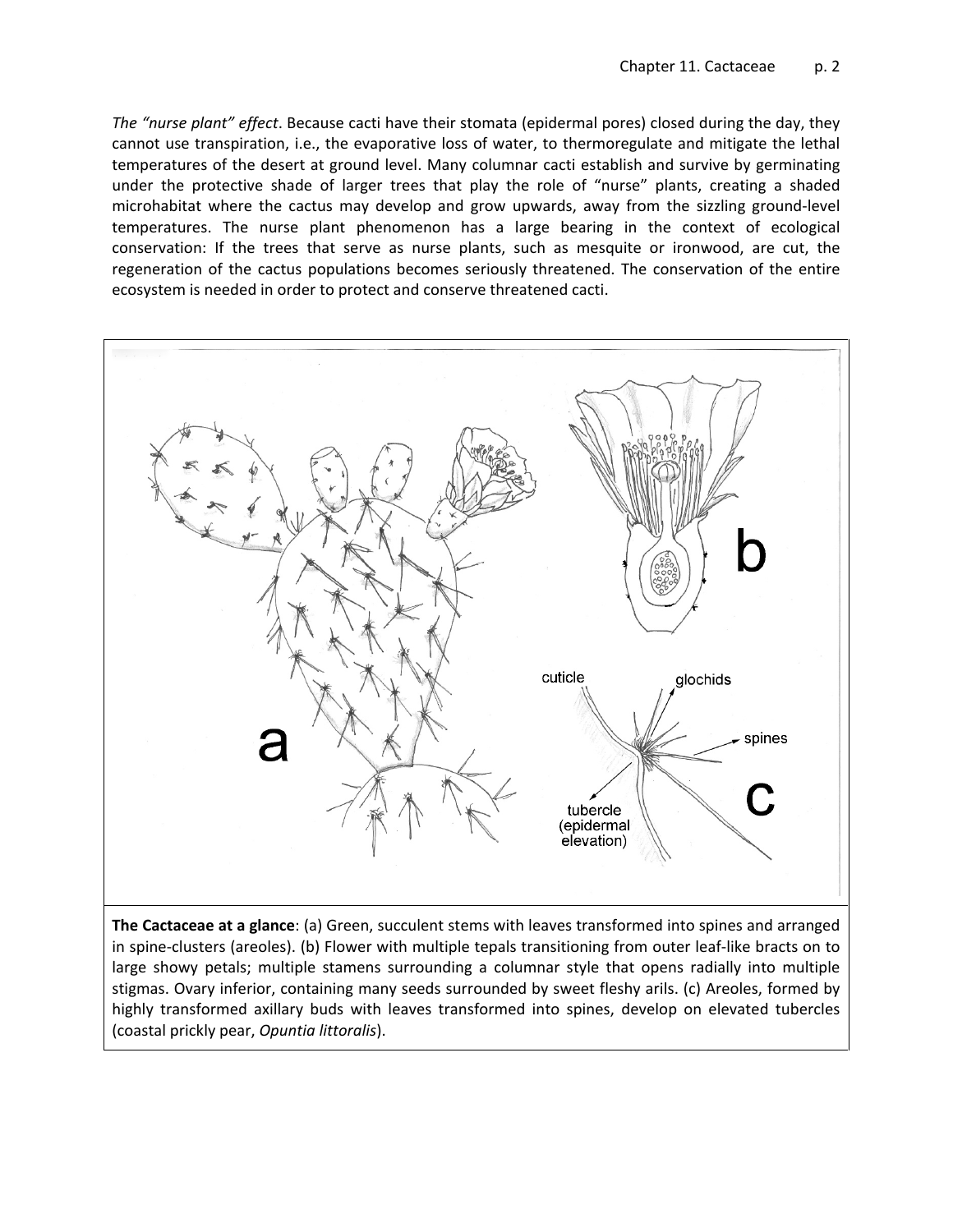**Economic uses and ethnobotany**. Prickly-pears (*Opuntia*) have been cultivated since pre-Hispanic times by many native groups throughout the Americas. They yield sweet, juicy fruits, called *tunas*, that are consumed directly or made into jelly. Their newly-formed pads are harvested in springtime and cooked as vegetables (*nopales*). Many other cacti are cultivated for their fruits, called *pitayas* in Mesoamerica. Among them, the scarlet-skinned and white-fleshed pitaya (*Hylocereus undatus*) is cultivated throughout the New World tropics and is highly appreciated in Asian markets, where it is called "dragon fruit." Peyote (*Lophophora williamsii*), a small, spineless cactus of the Chihuahuan Desert, defends itself from predators with an assortment of toxic alkaloids, one of which, mescaline, is also strongly psychoactive and produces powerful hallucinations when ingested. Under the guidance of trained shamans, peyote and a handful of other hallucinogenic cacti are ingested during indigenous religious rituals. Besides their economic and medicinal uses, cacti are passionately cultivated by some plant lovers for their strange morphologies and beautiful flowers.

**California genera and species**. California has 66 species in 11 genera. Expectedly, only a few species are endemic to the winter-rain coastal California ecosystems, such as coastal sage scrub, chaparral, oak woodland, or conifer forests. The most common coastal-fringe cacti include the velvet cactus (*Bergerocactus emoryi*), the coastal prickly pear (*Opuntia littoralis*), and the valley cholla (*Cylindropuntia californica*). The highest diversity of cacti in California is observed in the dry inland deserts, east of the peninsular ranges and the sierras. Locally-common species include the following:

*Opuntia basilaris* (beavertail cactus) – A cold-tolerant prickly pear from the Mojave Desert, easily identifiable by its lack of long spines, velvety areoles, and showy purple flowers. Common in the mountains around Riverside and San Bernardino.

*Opuntia littoralis* (coastal prickly pear) – Common along the coasts and western slopes of Southern California, this species is clearly identified by its long, whitish, retrorse (backward-bent) spines and yellow flowers.

*Cylindropuntia californica* (syn. *Opuntia parryi*; valley cholla) – A cholla cactus (cylindrical stems) with unconspicuous pale-yellow to green flowers, common on the Pacific slopes of the peninsular ranges.